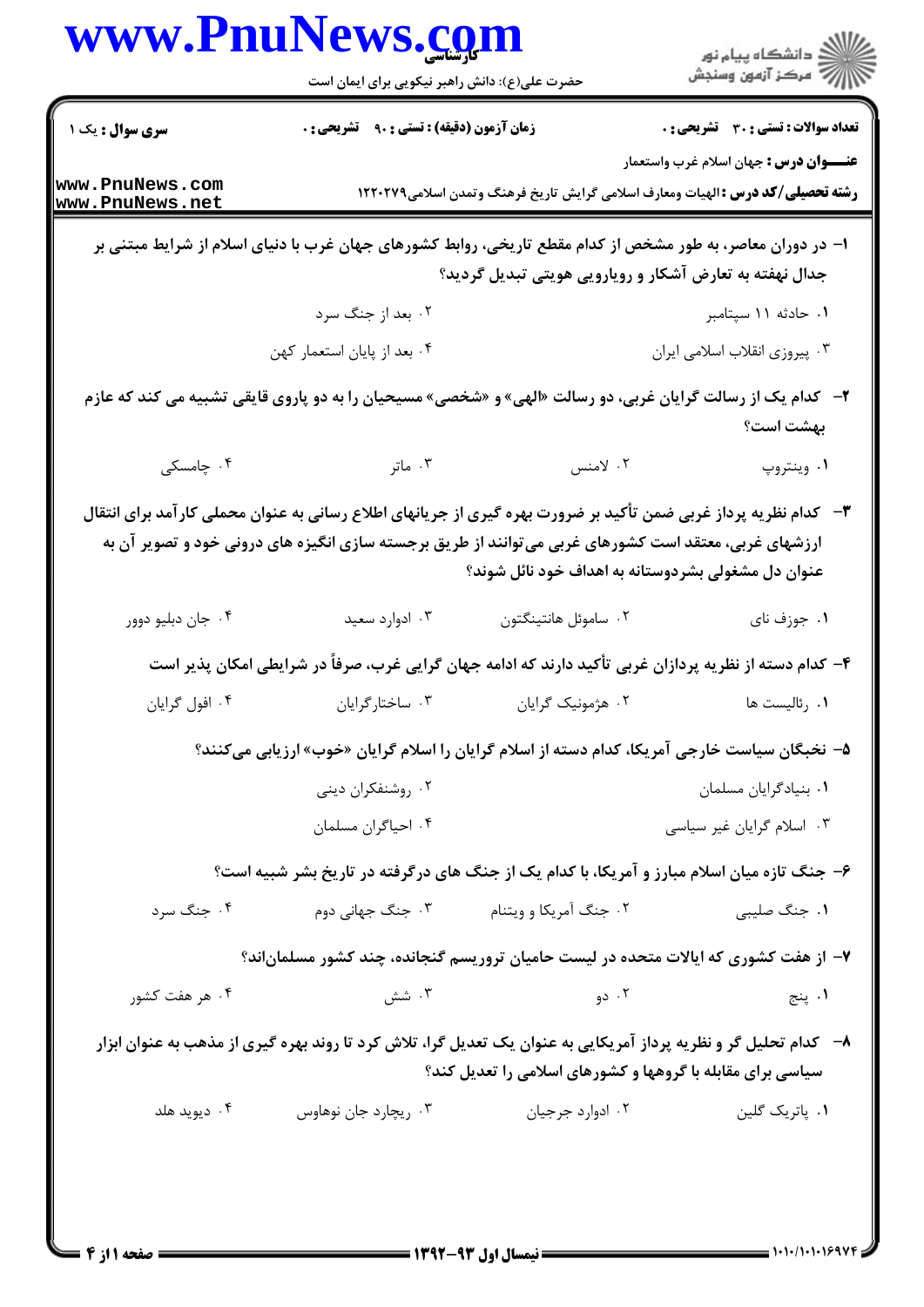|                                                                                                                                                       | www.PnuNews.com<br>حضرت علی(ع): دانش راهبر نیکویی برای ایمان است                                                                |                   | الاد دانشگاه پيام نور<br>الاستمر آزمون وسنجش                                                   |  |
|-------------------------------------------------------------------------------------------------------------------------------------------------------|---------------------------------------------------------------------------------------------------------------------------------|-------------------|------------------------------------------------------------------------------------------------|--|
| <b>سری سوال : ۱ یک</b>                                                                                                                                | <b>زمان آزمون (دقیقه) : تستی : ۹۰ تشریحی : 0</b>                                                                                |                   | <b>تعداد سوالات : تستی : 30 ٪ تشریحی : 0</b><br><b>عنــــوان درس :</b> جهان اسلام غرب واستعمار |  |
| www.PnuNews.com<br>www.PnuNews.net                                                                                                                    |                                                                                                                                 |                   | <b>رشته تحصیلی/کد درس :</b> الهیات ومعارف اسلامی گرایش تاریخ فرهنگ وتمدن اسلامی1۲۲۰۲۷۹         |  |
| ۹- تلاشهای نسبی صورت گرفته در دوران کلینتون و در دهه ۱۹۹۰ برای زمینه سازی جهت گفت و گوهای اسلام و غرب، با<br>ظهور کدام پدیده سیاسی در غرب ناکام ماند؟ |                                                                                                                                 |                   |                                                                                                |  |
|                                                                                                                                                       | ۰۲ قدرت گرفتن طالبان                                                                                                            |                   | ٠١ حمله أمريكا به افغانستان                                                                    |  |
|                                                                                                                                                       | ۰۴ جنگ خليج فارس                                                                                                                |                   | ۰۳ موج های راست گرایی جهان غرب                                                                 |  |
|                                                                                                                                                       | ∙۱−  از نظر رابرت الیسون مؤلف کتاب <i>اسلام ناشناخته</i> ، امریکایی ها تصویر خود از اسلام به عنوان یک کابوس  را از کجا یا از چه |                   | کسانی به ارث بردهاند؟                                                                          |  |
|                                                                                                                                                       | ۰۲ آبای کلیسای قرون وسطی                                                                                                        |                   | ۰۱ پیشگامان جنگهای صلیبی                                                                       |  |
|                                                                                                                                                       | ۰۴ يهوديان خاورميانه                                                                                                            |                   | ۰۳ اروپای مسیحی                                                                                |  |
|                                                                                                                                                       | ۱۱−۔ در افکار سیاسی امریکا، کدام واژه، تداعی کننده تروریسم داخلی، تضاد بین المللی و کابوس بمب هسته ای است؟                      |                   |                                                                                                |  |
| ۰۴ طالبانیسم                                                                                                                                          | ۰۳ اسلام راديكال                                                                                                                | ۰۲ اسلام بنیادگرا | ٠١ اسلام ليبرال                                                                                |  |
|                                                                                                                                                       | ۱۲-۔ بر اساس نظر سنجی های مختلف انجام شده در دهه ۱۹۹۰، تلقی آمریکایی ها از اسلام و مسلمانان، بیشتر از کدام عامل                 |                   | متاثر است؟                                                                                     |  |
|                                                                                                                                                       | ۰۲ اظهار نظر آبای کلیسا                                                                                                         |                   | ۰۱ آخرین عناوین مهم خبری رسانه ها                                                              |  |
|                                                                                                                                                       | ۰۴ سخنرانی های مقامات سیاسی                                                                                                     |                   | ۰۳ فیلم های ساخته شده در هالیوود                                                               |  |
|                                                                                                                                                       |                                                                                                                                 |                   | ۱۳- به گمان غربی ها، منظور از «جامعه آواره کلاسیک» در انجیل چه کسانی هستند؟                    |  |
|                                                                                                                                                       | ۰۲ يهوديان                                                                                                                      |                   | ۰۱ مسیحیان ارض مقدس                                                                            |  |
|                                                                                                                                                       | ۰۴ آوارگان فلسطيني                                                                                                              |                   | ۰۳ قبطی های مصر                                                                                |  |
|                                                                                                                                                       | ۱۴– از نظر کدام جناح سیاسی در غرب، مهاجرین کشورهای اسلامی هیچ گونه احساس مثبتی نسبت به جهان غرب ندارند و                        |                   | صرفا درصدد بهره گیری از آن هستند؟                                                              |  |
| ۰۴ ليبرال دموكراتها                                                                                                                                   | ۰۳ نئو نازیستها                                                                                                                 | ۰۲ راست گرایان    | ٠١. طرفداران اقتصاد آزاد                                                                       |  |
|                                                                                                                                                       | ۱۵– کدام متفکر، بیگانه ستیزی را به عنوان نیروی تهییج کننده امپریالیسم فرهنگی میداند؟                                            |                   |                                                                                                |  |
| ۰۴ ادوارد سعید                                                                                                                                        | ۰۳ سید حسین نصر                                                                                                                 | ۰۲ فرید زکریا     | ۰۱ جري واينر                                                                                   |  |
|                                                                                                                                                       | ۱۶- تفسیر رابطه اسلام، سرمایه داری و کمونیسم بر اساس حرکتهای لبه قیچی، از سوی چه کسی ارائه شده است؟                             |                   |                                                                                                |  |
|                                                                                                                                                       | ۰۲ محمد عبده                                                                                                                    |                   | ٠١ سيد جمال الدين اسدآبادى                                                                     |  |
|                                                                                                                                                       | ۰۴ مرتضى مطهرى                                                                                                                  |                   | ۰۳ على شريعتي                                                                                  |  |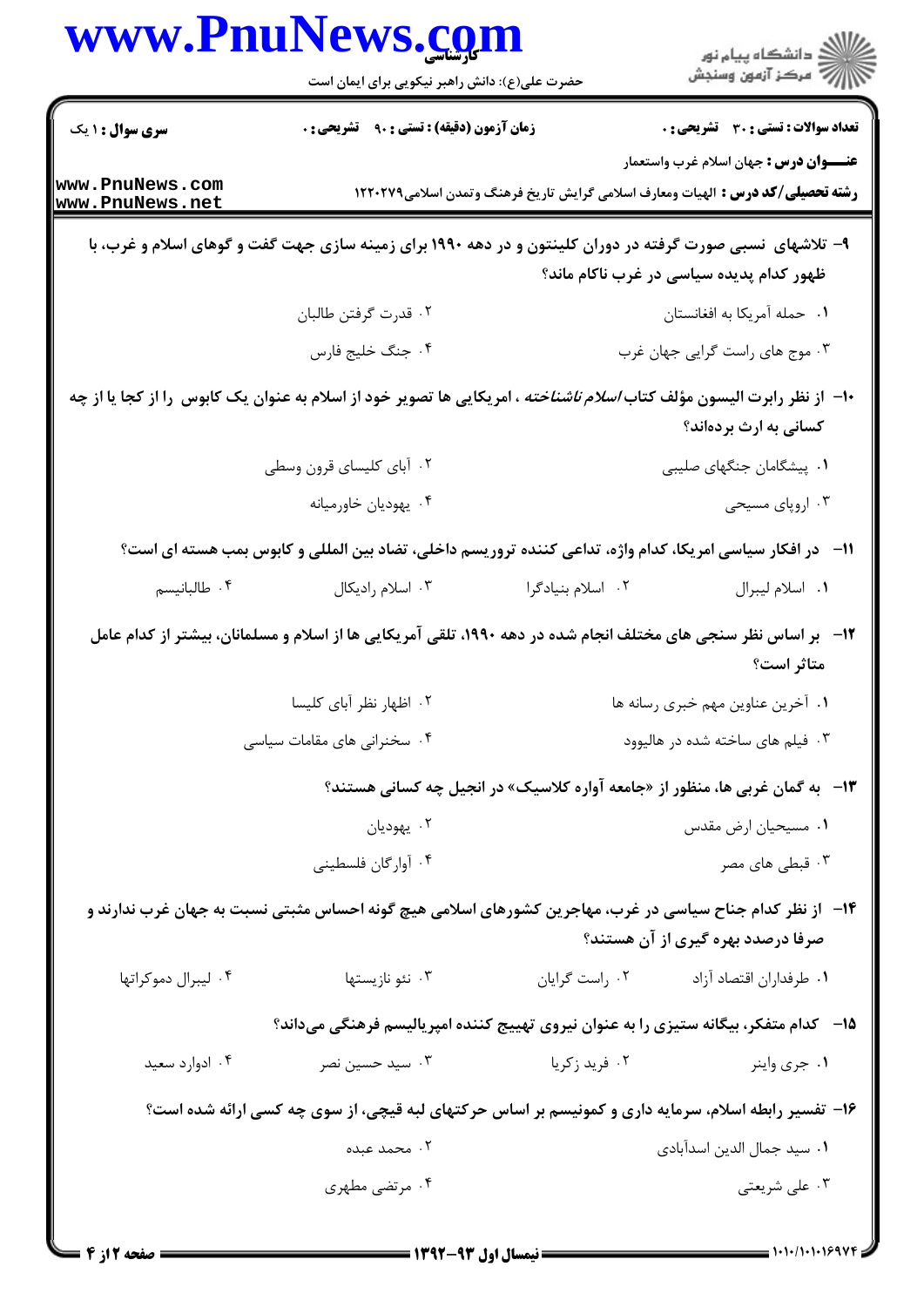| www.Pnulvews.com                                                                                                                                                                  | حضرت علی(ع): دانش راهبر نیکویی برای ایمان است |                                                                                                                                                                | ڪ دانشڪاه پيام نور<br>پ <sup>ر</sup> مرڪز آزمون وسنڊش |  |
|-----------------------------------------------------------------------------------------------------------------------------------------------------------------------------------|-----------------------------------------------|----------------------------------------------------------------------------------------------------------------------------------------------------------------|-------------------------------------------------------|--|
| <b>سری سوال : ۱ یک</b>                                                                                                                                                            | زمان آزمون (دقیقه) : تستی : ۹۰٪ تشریحی : ۰    |                                                                                                                                                                | <b>تعداد سوالات : تستی : 30 ٪ تشریحی : 0</b>          |  |
| www.PnuNews.com<br>www.PnuNews.net                                                                                                                                                |                                               | <b>رشته تحصیلی/کد درس :</b> الهیات ومعارف اسلامی گرایش تاریخ فرهنگ وتمدن اسلامی۱۲۲۰۲۷۹                                                                         | <b>عنــــوان درس :</b> جهان اسلام غرب واستعمار        |  |
|                                                                                                                                                                                   |                                               | ۱۷– در دوران برخورد تمدنها و ایدئولوژی ها، کشورهای غربی با هدف حداکثرسازی قدرت در حوزه های نفوذ فرهنگی، در پی<br>دستیابی به کدام هدف استراتژیک خود هستند؟      |                                                       |  |
|                                                                                                                                                                                   | ۰۲ نیل به هژمونی هنجاری و ایدئولوژیک          |                                                                                                                                                                | ۰۱ تسلط بر سرنوشت سیاسی کشورهای غیر(دیگر)             |  |
|                                                                                                                                                                                   | ۰۴ سیطره بر منابع زیرزمینی کشورهای خاورمیانه  | ۰۳ فراهم کردن زمینه های لازم برای فعالیتهای میسیونری                                                                                                           |                                                       |  |
| ۱۸–۔ بنابر تحلیل کدام اندیشمند سیاسی، به واسطه تفکر سیاسی امام خمینی(ره)، اسلام گرایی از حالت یک مخالفت ساده و<br>طرح سیاسی فاصله می گیرد و به یک جنبش ضد نظام حاکم تبدیل می شود؟ |                                               |                                                                                                                                                                |                                                       |  |
| ۰۴ جوزف نای                                                                                                                                                                       | ٠٣ عبدالوهاب صالح                             | ۰۲ فرانسیس فوکویاما                                                                                                                                            | ٠١ حميد عنايت                                         |  |
|                                                                                                                                                                                   |                                               | ۱۹- در کدام تولید کارتونی کمپانی والت دیسنی، در راستای پروژه دشمن سازی، از چهره های خاورمیانه ای از جمله صدام<br>حسین، به عنوان چهره های منفی استفاده شده است؟ |                                                       |  |
| ۰۴ دزدان دریایی کارئیب                                                                                                                                                            | ۰۳ ماسک                                       | ۰۲ ديو و دلبر                                                                                                                                                  | ۰۱ سفر به ماه                                         |  |
| +۲-٪ در دوران نظام دوقطبی، اصلی ترین جلوه های جدال فرهنگی و استراتژیک کشورهای غربی، علیه کدام گفتمان فکری به<br>كار گرفته شد؟                                                     |                                               |                                                                                                                                                                |                                                       |  |
| ۰۴ اسلام سنّتگرا                                                                                                                                                                  | ۰۳ کمونیسم                                    | ٢. ليبراليسم                                                                                                                                                   | ٠١ ناسيوناليسم                                        |  |
|                                                                                                                                                                                   |                                               | <b>۳۱</b> – کدام یک از گزینه های زیر، معرّف آن دسته از استراتژیست های غربی است که توانستند شکل جدیدی از تعارض گرایی                                            | غرب با واحدهای اسلامی را طراحی کنند؟                  |  |
| ۰۲ جیمز پین، جورج کنان، هنری کسینجر                                                                                                                                               |                                               | ۰۱ برنارد لوئیس، فرید زکریا و ساموئل هانینگتون                                                                                                                 |                                                       |  |
|                                                                                                                                                                                   | ۰۴ برنارد لوئیس، ساوئل کوهن، رابرت هارکاوی    | ٠٣ هنري كسينجر، برنارد لوئيس، پيتر والدمن                                                                                                                      |                                                       |  |
|                                                                                                                                                                                   |                                               | ۲۲– کدام دکترین، اقدامی سازمان یافته در جهت کاهش مقاومت نیروهای گریز از مرکز در جهان اسلام است؟                                                                |                                                       |  |
| ۰۲ عملیات پیش دستی کننده                                                                                                                                                          |                                               | ۰۱ جهانی شدن                                                                                                                                                   |                                                       |  |
|                                                                                                                                                                                   | ۰۴ کشورهای یاغی                               |                                                                                                                                                                | ۰۳ نظم نوین جهانی                                     |  |
| ۲۳– از کدام دوره، کشورهای غربی به این جمع بندی رسیدند که ثبات گرایی در خاورمیانه، نیازمند کنترل اسلام گرایی است؟                                                                  |                                               |                                                                                                                                                                |                                                       |  |
| ۰۴ اواخر قرن ۱۹                                                                                                                                                                   | ۰۳ اوایل قرن ۱۹                               | ۰۲ نیمه دوم قرن ۲۰                                                                                                                                             | ٠١ اوايل قرن ٢١                                       |  |
|                                                                                                                                                                                   |                                               | ۲۴– در روند پیروزی انقلاب ایران، کدام شعار، مبیّن گرایشات ضد غربی مبارزان سیاسی انقلاب بود؟                                                                    |                                                       |  |
| ۰۲ مخالفت با هژمونی شرق و غرب                                                                                                                                                     |                                               |                                                                                                                                                                | ۰۱ واژه های صرف اسلامی                                |  |
|                                                                                                                                                                                   | ۰۴ واژه های ضد امپریالیستی                    |                                                                                                                                                                | ۰۳ بازگشت به خویشتن اسلامی                            |  |